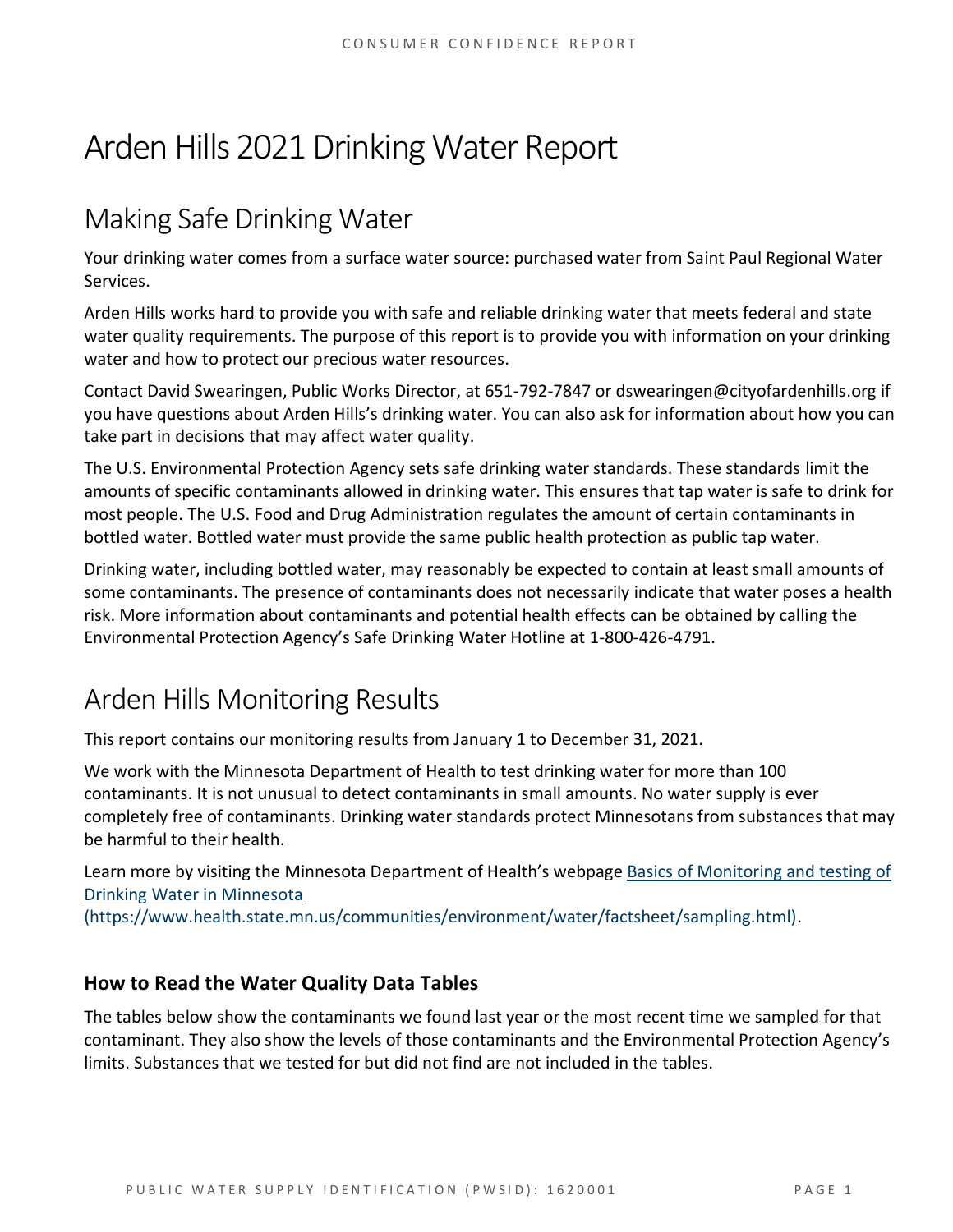We sample for some contaminants less than once a year because their levels in water are not expected to change from year to year. If we found any of these contaminants the last time we sampled for them, we included them in the tables below with the detection date.

We may have done additional monitoring for contaminants that are not included in the Safe Drinking Water Act. To request a copy of these results, call the Minnesota Department of Health at 651-201-4700 between 8:00 a.m. and 4:30 p.m., Monday through Friday.

Some contaminants are monitored regularly throughout the year, and rolling (or moving) annual averages are used to manage compliance. Because of this averaging, there are times where the Range of Detected Test Results for the calendar year is lower than the Highest Average or Highest Single Test Result, because it occurred in the previous calendar year.

#### **Definitions**

- **AL (Action Level)**: The concentration of a contaminant which, if exceeded, triggers treatment or other requirements which a water system must follow.
- **EPA:** Environmental Protection Agency
- **MCL (Maximum contaminant level)**: The highest level of a contaminant that is allowed in drinking water. MCLs are set as close to the MCLGs as feasible using the best available treatment technology.
- **MCLG (Maximum contaminant level goal)**: The level of a contaminant in drinking water below which there is no known or expected risk to health. MCLGs allow for a margin of safety.
- **MRDL (Maximum residual disinfectant level):** The highest level of a disinfectant allowed in drinking water. There is convincing evidence that addition of a disinfectant is necessary for control of microbial contaminants.
- **MRDLG (Maximum residual disinfectant level goal)**: The level of a drinking water disinfectant below which there is no known or expected risk to health. MRDLGs do not reflect the benefits of the use of disinfectants to control microbial contaminants.
- **N/A (Not applicable)**: Does not apply.
- **ppb (parts per billion)**: One part per billion in water is like one drop in one billion drops of water, or about one drop in a swimming pool. ppb is the same as micrograms per liter (μg/l).
- **ppm (parts per million)**: One part per million is like one drop in one million drops of water, or about one cup in a swimming pool. ppm is the same as milligrams per liter (mg/l).
- **PWSID:** Public water system identification.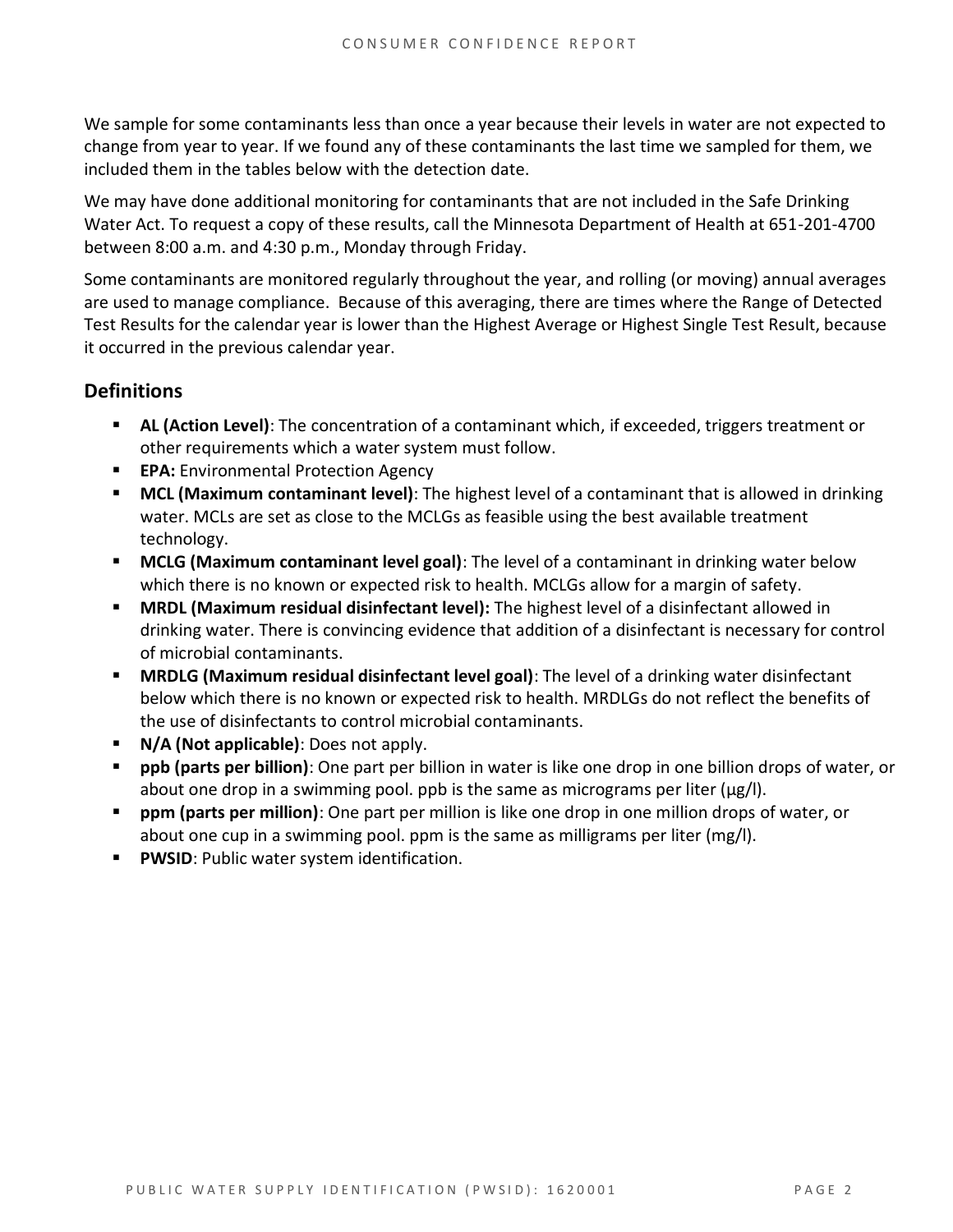### **Monitoring Results – Regulated Substances**

| LEAD AND COPPER - Tested at customer taps.                   |                                         |                                           |                                                   |                                                                             |                  |                                        |  |  |  |  |
|--------------------------------------------------------------|-----------------------------------------|-------------------------------------------|---------------------------------------------------|-----------------------------------------------------------------------------|------------------|----------------------------------------|--|--|--|--|
| <b>Contaminant</b> (Date, if<br>sampled in previous<br>year) | EPA's<br><b>Ideal</b><br>Goal<br>(MCLG) | EPA's<br><b>Action</b><br>Level           | 90% of<br><b>Results Were</b><br><b>Less Than</b> | <b>Number</b><br><b>of</b><br><b>Homes</b><br>with<br>High<br><b>Levels</b> | <b>Violation</b> | <b>Typical Sources</b>                 |  |  |  |  |
| Lead (11/06/19)                                              | 0 ppb                                   | 90% of<br>homes<br>less than<br>15 ppb    | $3.1$ ppb                                         | 0 out of<br>20                                                              | NO.              | Corrosion of<br>household<br>plumbing. |  |  |  |  |
| Copper (11/06/19)                                            | 0 ppm                                   | 90% of<br>homes<br>less than<br>$1.3$ ppm | $0.07$ ppm                                        | 0 out of<br>20                                                              | NO.              | Corrosion of<br>household<br>plumbing. |  |  |  |  |

| <b>CONTAMINANTS RELATED TO DISINFECTION - Tested in drinking water.</b> |                                               |                                    |                                                                                              |                                                    |                  |                                                  |  |  |  |  |
|-------------------------------------------------------------------------|-----------------------------------------------|------------------------------------|----------------------------------------------------------------------------------------------|----------------------------------------------------|------------------|--------------------------------------------------|--|--|--|--|
| <b>Substance (Date, if</b><br>sampled in previous<br>year)              | <b>EPA's Ideal</b><br>Goal (MCLG<br>or MRDLG) | EPA's<br>Limit<br>(MCL or<br>MRDL) | <b>Highest</b><br><b>Average or</b><br><b>Highest</b><br><b>Single Test</b><br><b>Result</b> | Range of<br><b>Detected</b><br><b>Test Results</b> | <b>Violation</b> | <b>Typical Sources</b>                           |  |  |  |  |
| Total<br><b>Trihalomethanes</b><br>(TTHMs)                              | N/A                                           | 80 ppb                             | 35.2 ppb                                                                                     | $27.10 -$<br>36.00 ppb                             | NO.              | By-product of<br>drinking water<br>disinfection. |  |  |  |  |
| <b>Total Haloacetic</b><br>Acids (HAA)                                  | N/A                                           | 60 ppb                             | $21.1$ ppb                                                                                   | $4.80 - 21.50$<br>ppb                              | NO.              | By-product of<br>drinking water<br>disinfection. |  |  |  |  |
| <b>Total Chlorine</b>                                                   | $4.0$ ppm                                     | $4.0$ ppm                          | $2.33$ ppm                                                                                   | $1.80 - 2.70$<br>ppm                               | NO.              | Water additive<br>used to control<br>microbes.   |  |  |  |  |

Total HAA refers to HAA5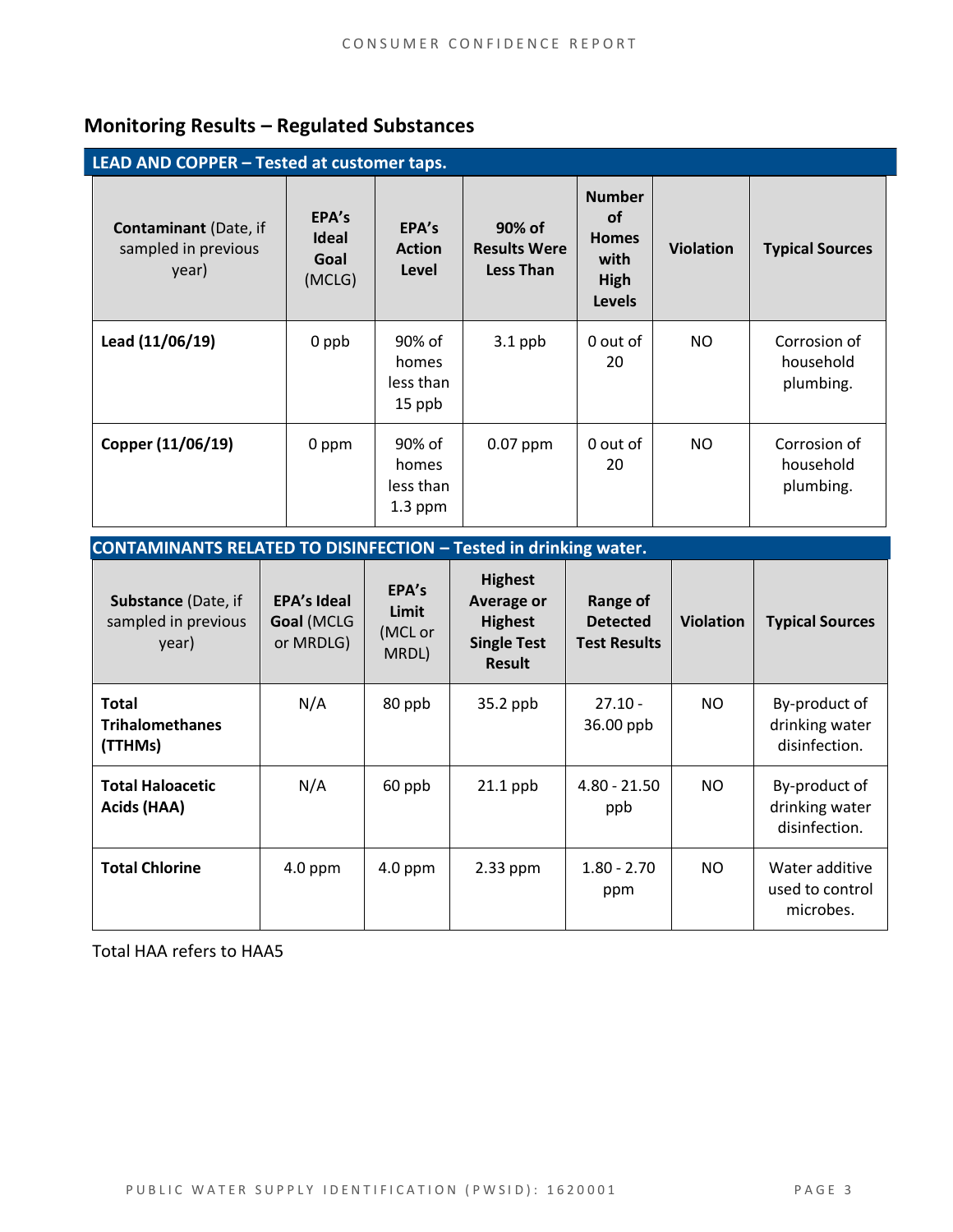#### **Some People Are More Vulnerable to Contaminants in Drinking Water**

Some people may be more vulnerable to contaminants in drinking water than the general population. Immuno-compromised persons such as persons with cancer undergoing chemotherapy, persons who have undergone organ transplants, people with HIV/AIDS or other immune system disorders, some elderly, and infants can be particularly at risk from infections. The developing fetus and therefore pregnant women may also be more vulnerable to contaminants in drinking water. These people or their caregivers should seek advice about drinking water from their health care providers. EPA/Centers for Disease Control (CDC) guidelines on appropriate means to lessen the risk of infection by *Cryptosporidium* and other microbial contaminants are available from the Safe Drinking Water Hotline at 1-800-426-4791.

### Learn More about Your Drinking Water

#### **Drinking Water Sources**

Minnesota's primary drinking water sources are groundwater and surface water. Groundwater is the water found in aquifers beneath the surface of the land. Groundwater supplies 75 percent of Minnesota's drinking water. Surface water is the water in lakes, rivers, and streams above the surface of the land. Surface water supplies 25 percent of Minnesota's drinking water.

Contaminants can get in drinking water sources from the natural environment and from people's daily activities. There are five main types of contaminants in drinking water sources.

- **Microbial contaminants,** such as viruses, bacteria, and parasites. Sources include sewage treatment plants, septic systems, agricultural livestock operations, pets, and wildlife.
- Inorganic contaminants include salts and metals from natural sources (e.g. rock and soil), oil and gas production, mining and farming operations, urban stormwater runoff, and wastewater discharges.
- **Pesticides and herbicides** are chemicals used to reduce or kill unwanted plants and pests. Sources include agriculture, urban stormwater runoff, and commercial and residential properties.
- **Organic chemical contaminants** include synthetic and volatile organic compounds. Sources include industrial processes and petroleum production, gas stations, urban stormwater runoff, and septic systems.
- Radioactive contaminants such as radium, thorium, and uranium isotopes come from natural sources (e.g. radon gas from soils and rock), mining operations, and oil and gas production.

The Minnesota Department of Health provides information about your drinking water source(s) in a source water assessment, including:

- How Arden Hills is protecting your drinking water source(s);
- Nearby threats to your drinking water sources;
- How easily water and pollution can move from the surface of the land into drinking water sources, based on natural geology and the way wells are constructed.

Find your source water assessment at [Source Water Assessments](https://www.health.state.mn.us/communities/environment/water/swp/swa)  [\(https://www.health.state.mn.us/communities/environment/water/swp/swa\)](https://www.health.state.mn.us/communities/environment/water/swp/swa) or call 651-201-4700 between 8:00 a.m. and 4:30 p.m., Monday through Friday.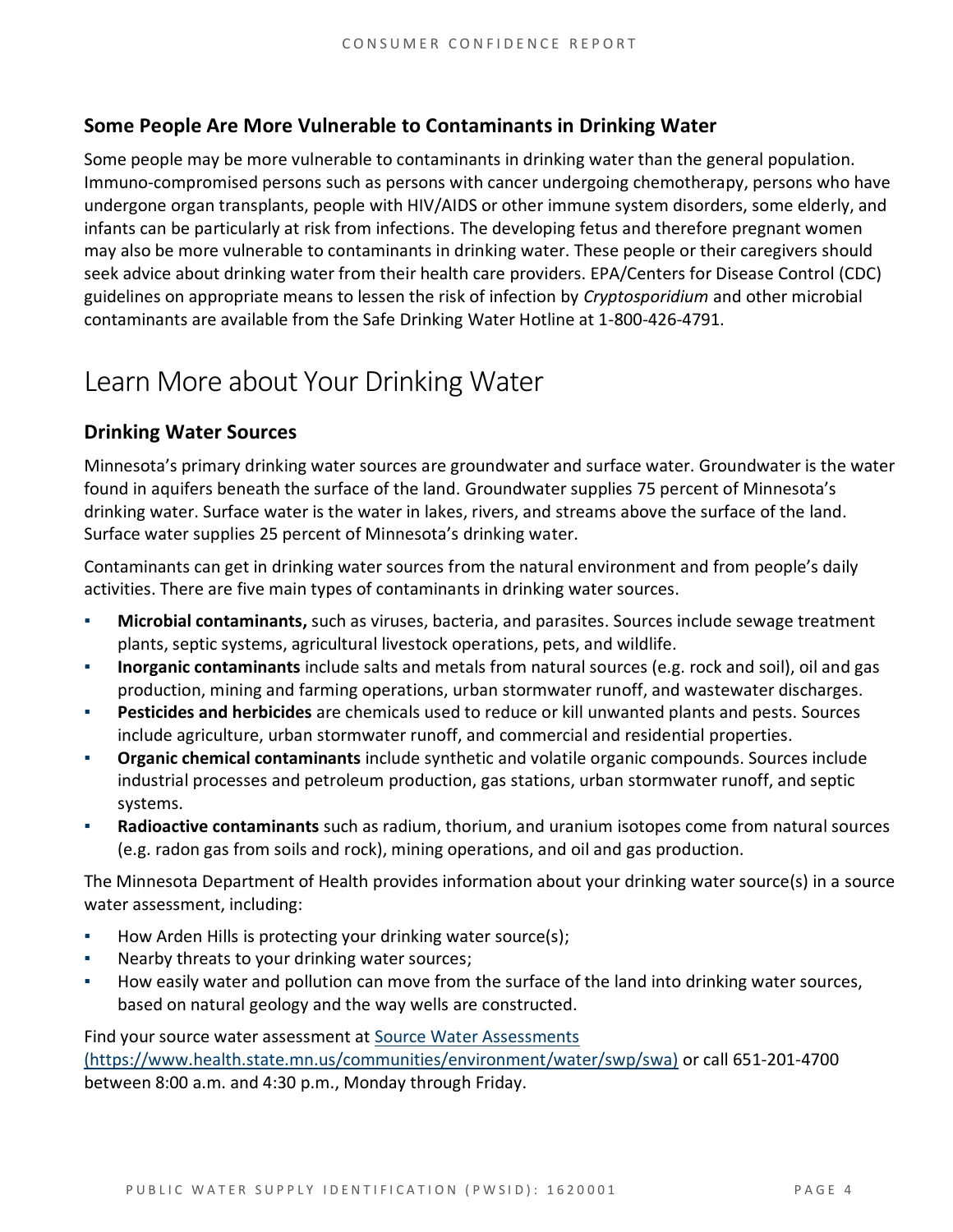#### **Lead in Drinking Water**

You may be in contact with lead through paint, water, dust, soil, food, hobbies, or your job. Coming in contact with lead can cause serious health problems for everyone. There is no safe level of lead. Babies, children under six years, and pregnant women are at the highest risk.

Lead is rarely in a drinking water source, but it can get in your drinking water as it passes through lead service lines and your household plumbing system. Arden Hills is responsible for providing high quality drinking water, but it cannot control the plumbing materials used in private buildings.

Read below to learn how you can protect yourself from lead in drinking water.

- 1. **Let the water run** for 30-60 seconds before using it for drinking or cooking if the water has not been turned on in over six hours. If you have a lead service line, you may need to let the water run longer. A service line is the underground pipe that brings water from the main water pipe under the street to your home.
	- You can find out if you have a lead service line by contacting your public water system, or you can check by following the steps at: [https://www.mprnews.org/story/2016/06/24/npr-find-lead](https://www.mprnews.org/story/2016/06/24/npr-find-lead-pipes-in-your-home)[pipes-in-your-home](https://www.mprnews.org/story/2016/06/24/npr-find-lead-pipes-in-your-home)
	- The only way to know if lead has been reduced by letting it run is to check with a test. If letting the water run does not reduce lead, consider other options to reduce your exposure.
- 2. **Use cold water** for drinking, making food, and making baby formula. Hot water releases more lead from pipes than cold water.
- 3. **Test your water.** In most cases, letting the water run and using cold water for drinking and cooking should keep lead levels low in your drinking water. If you are still concerned about lead, arrange with a laboratory to test your tap water. Testing your water is important if young children or pregnant women drink your tap water.
	- Contact a Minnesota Department of Health accredited laboratory to get a sample container and instructions on how to submit a sample: [Environmental Laboratory Accreditation Program](https://eldo.web.health.state.mn.us/public/accreditedlabs/labsearch.seam)  [\(https://eldo.web.health.state.mn.us/public/accreditedlabs/labsearch.seam\)](https://eldo.web.health.state.mn.us/public/accreditedlabs/labsearch.seam) The Minnesota Department of Health can help you understand your test results.
- 4. **Treat your water** if a test shows your water has high levels of lead after you let the water run.
	- Read about water treatment units: [Point-of-Use Water Treatment Units for Lead Reduction](https://www.health.state.mn.us/communities/environment/water/factsheet/poulead.html)  [\(https://www.health.state.mn.us/communities/environment/water/factsheet/poulead.html\)](https://www.health.state.mn.us/communities/environment/water/factsheet/poulead.html)

Learn more:

- Visit Lead in Drinking Water [\(https://www.health.state.mn.us/communities/environment/water/contaminants/lead.html\)](https://www.health.state.mn.us/communities/environment/water/contaminants/lead.html)
- Visit [Basic Information about Lead in Drinking Water](http://www.epa.gov/safewater/lead) (http://www.epa.gov/safewater/lead)
- Call the EPA Safe Drinking Water Hotline at 1-800-426-4791. To learn about how to reduce your contact with lead from sources other than your drinking water, visit [Common Sources](https://www.health.state.mn.us/communities/environment/lead/fs/common.html)  [\(https://www.health.state.mn.us/communities/environment/lead/fs/common.html\).](https://www.health.state.mn.us/communities/environment/lead/fs/common.html)